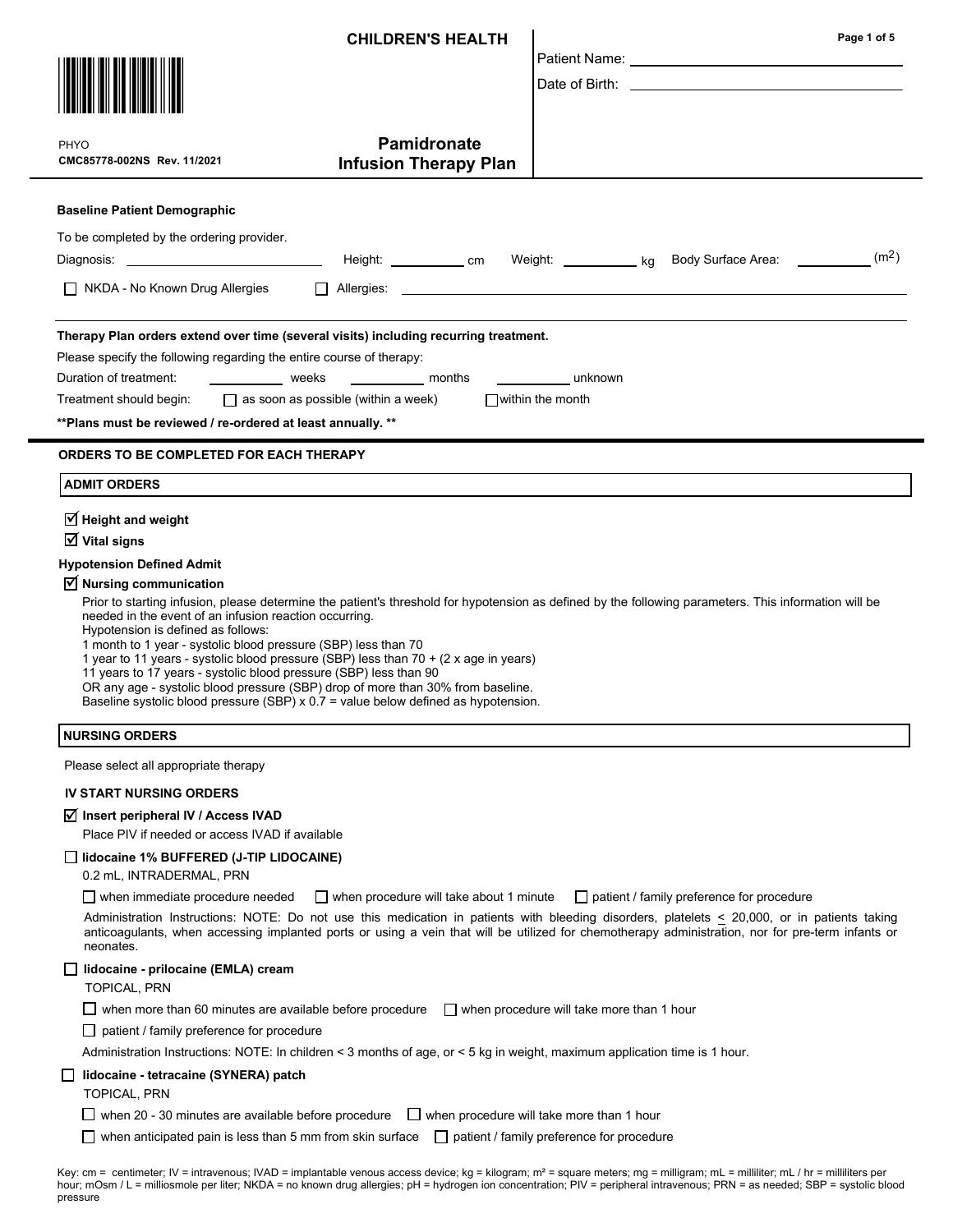Patient Name: Date of Birth:



PHYO

Page 2 of 5

# **Pamidronate** Infusion Therapy Plan

#### ORDERS TO BE COMPLETED FOR EACH THERAPY

#### NURSING ORDERS

#### $\Box$  lidocaine with transparent dressing 4% kit

TOPICAL, PRN

CMC85778-002NS Rev. 11/2021

when 20 - 30 minutes are available before procedure  $\Box$  when procedure will take more than 1 hour

□ patient / family preference for procedure

#### $\Box$  Heparin flush

#### heparin flush

10 - 50 units, INTRAVENOUS, PRN, IV line flush. Per protocol, heparin should not be used to flush peripheral IVs. This heparin flush should be used with all central lines including IVADs, with the exception of de-accessing the IVAD.

#### heparin flush

100 - 300 units, INTRAVENOUS, PRN, IV line flush. Per protocol, heparin should not be used to flush peripheral IVs. For use only when de-accessing IVADs.

#### $\Box$  Sodium chloride flush

#### Sodium chloride flush 0.9% injection

1 - 20 mL, INTRAVENOUS, PRN, IV line flush

#### Sodium chloride - preservative free 0.9% injection

1 - 30 mL, INTRAVENOUS, PRN, IV line flush

### PRE-PROCEDURE LABS

| $\boxtimes$ Calcium, Total<br>Unit collect         | <b>INTERVAL: Every Visit</b> |
|----------------------------------------------------|------------------------------|
| $\overline{\mathcal{A}}$ Magnesium<br>Unit collect | <b>INTERVAL: Every Visit</b> |
| $\overline{\mathbf{y}}$ Phosphorus<br>Unit collect | <b>INTERVAL: Every Visit</b> |
| $\overline{M}$ Creatinine<br>Unit collect          | <b>INTERVAL: Every Visit</b> |
| $\overline{\mathbf{y}}$ Urinalysis<br>Unit collect | <b>INTERVAL: Every Visit</b> |

#### PRE-MEDICATIONS

#### $\overline{M}$  Acetaminophen pre-medication 30 minutes prior (15 mg / kg, maximum 650 mg)

#### Nursing communication

Administer only one of the acetaminophen orders, suspension or tablets, do not give both.

#### acetaminophen suspension

15 mg / kg, ORAL, for 1 dose pre-medication, give 30 minutes prior to infusion

# Dose:

#### acetaminophen tablet

15 mg / kg ORAL, for 1 dose pre-medication, give 30 minutes prior to infusion

Dose: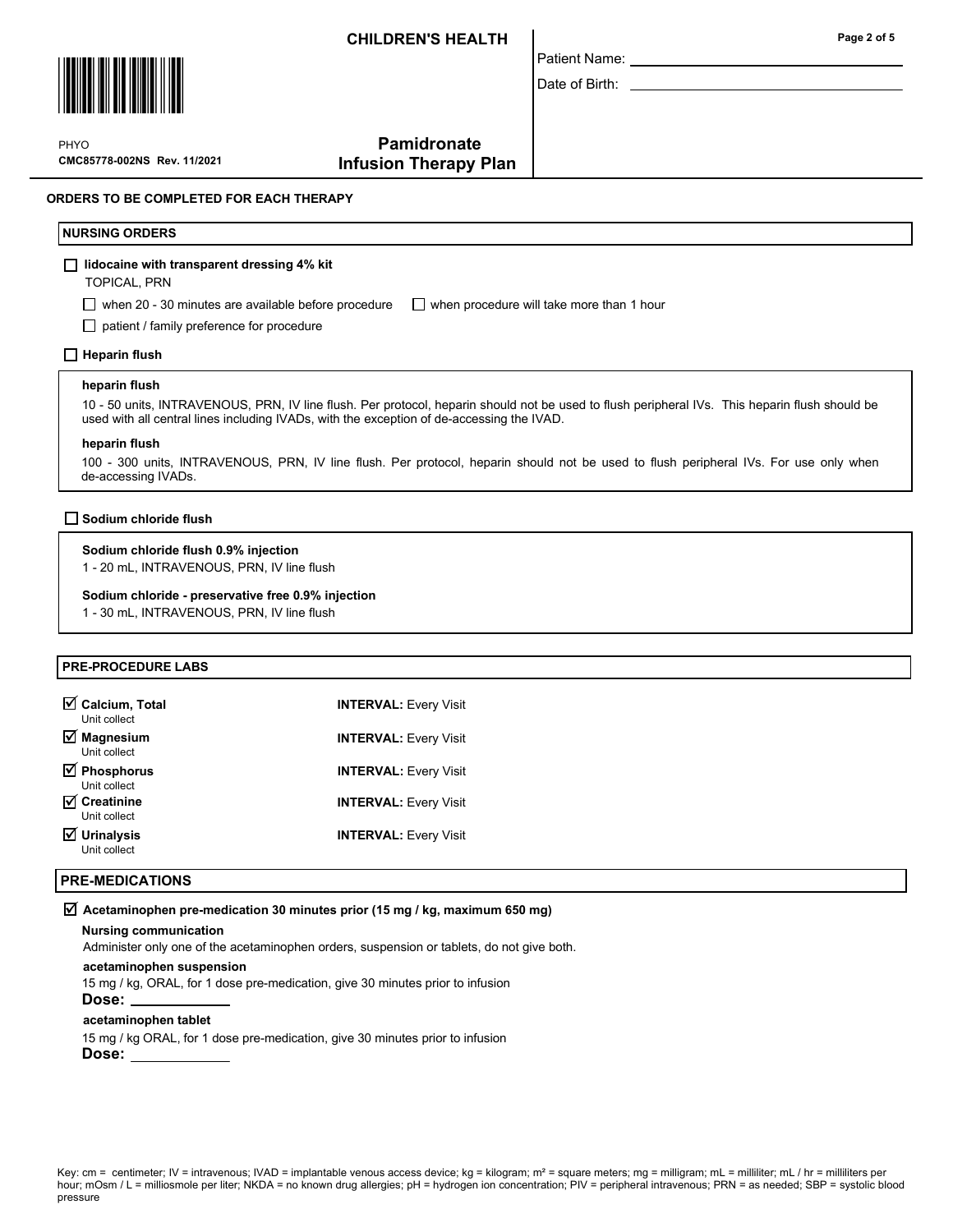

Patient Name:

Date of Birth:

CMC85778-002NS Rev. 11/2021 **PHYO** 

# **Pamidronate** Infusion Therapy Plan

#### ORDERS TO BE COMPLETED FOR EACH THERAPY

#### PRE-MEDICATIONS, CONTINUED

|  | $\overline{\mathcal{A}}$ Ibuprofen pre-medication 30 minutes prior (10 mg / kg, maximum 600 mg) |  |  |  |
|--|-------------------------------------------------------------------------------------------------|--|--|--|
|  |                                                                                                 |  |  |  |

### nursing communication

Administer only one of the ibuprofen orders, suspension or tablets, do not give both.

#### ibuprofen suspension

10 mg / kg, ORAL, for 1 dose pre-medication, give 30 minutes prior to infusion

# ibuprofen tablet

Dose:

10 mg / kg ORAL, for 1 dose pre-medication, give 30 minutes prior to infusion

Dose:

## $\overline{\blacktriangleleft}$  Diphenhydramine  $\,$  pre-medication 30 minutes prior (1 mg / kg, maximum 50 mg)

#### Nursing communication

Administer only one of the diphenhydrAMINE pre-medication orders, liquid, capsule or injection, do not give more than one of the orders as a pre-medication.

#### diphenhydrAMINE liquid

1 mg / kg, ORAL, for 1 dose pre-medication, give 30 minutes prior to infusion

#### Dose:

#### diphenhydrAMINE capsule

1 mg / kg ORAL, for 1 dose pre-medication, give 30 minutes prior to infusion

### Dose:

### diphenhydrAMINE injection

1 mg / kg, INTRAVENOUS, 1 dose pre-medication, give 30 minutes prior to infusion Dose:

#### INTRA - PROCEDURE

#### $\overrightarrow{V}$  Vital signs

Check blood pressure, pulse, respiration, temperature and pain prior to the start of the infusion. Observe vitals upon the initiation of the infusion, then every 30 minutes during the infusion for signs and symptoms and / or complaints of infusion related reactions.

### $\overline{M}$  Nursing communication

Monitor fluid intake and urine output during the infusion and as needed.

#### $\sqrt{P}$ Physician communication order

Pamidronate dose: 0.5 - 1 mg / kg / dose (maximum 30 mg), given daily x 3 doses, give over 4 hours, repeated every 4 to 6 months. Please enter the dose of pamidronate in 'mg' to facilitate prior authorization requirements.

| $\overrightarrow{v}$ pamidronate in sodium chloride 0.9% infusion<br>INTRAVENOUS, ONCE, administer over 4 hours<br>Dose:                                                                                                                                                                                                                          | <b>INTERVAL:</b> Day 1 every 4 months |
|---------------------------------------------------------------------------------------------------------------------------------------------------------------------------------------------------------------------------------------------------------------------------------------------------------------------------------------------------|---------------------------------------|
| $\sqrt{\ }$ pamidronate in sodium chloride 0.9% infusion<br>INTRAVENOUS, ONCE, administer over 4 hours<br>Dose: the contract of the contract of the contract of the contract of the contract of the contract of the contract of the contract of the contract of the contract of the contract of the contract of the contract of the cont          | <b>INTERVAL:</b> Day 2 every 4 months |
| $\overrightarrow{v}$ pamidronate in sodium chloride 0.9% infusion<br>INTRAVENOUS, ONCE, administer over 4 hours<br>Dose: the contract of the contract of the contract of the contract of the contract of the contract of the contract of the contract of the contract of the contract of the contract of the contract of the contract of the cont | <b>INTERVAL:</b> Day 3 every 4 months |
| Therapy Appointment Request<br>Please select department for the therapy appointment request:                                                                                                                                                                                                                                                      |                                       |

# Expires in 365 days

□ Dallas Special Procedures □ Plano Infusion Center □ Dallas Allergy □ Dallas Transplant □ Dallas Neurology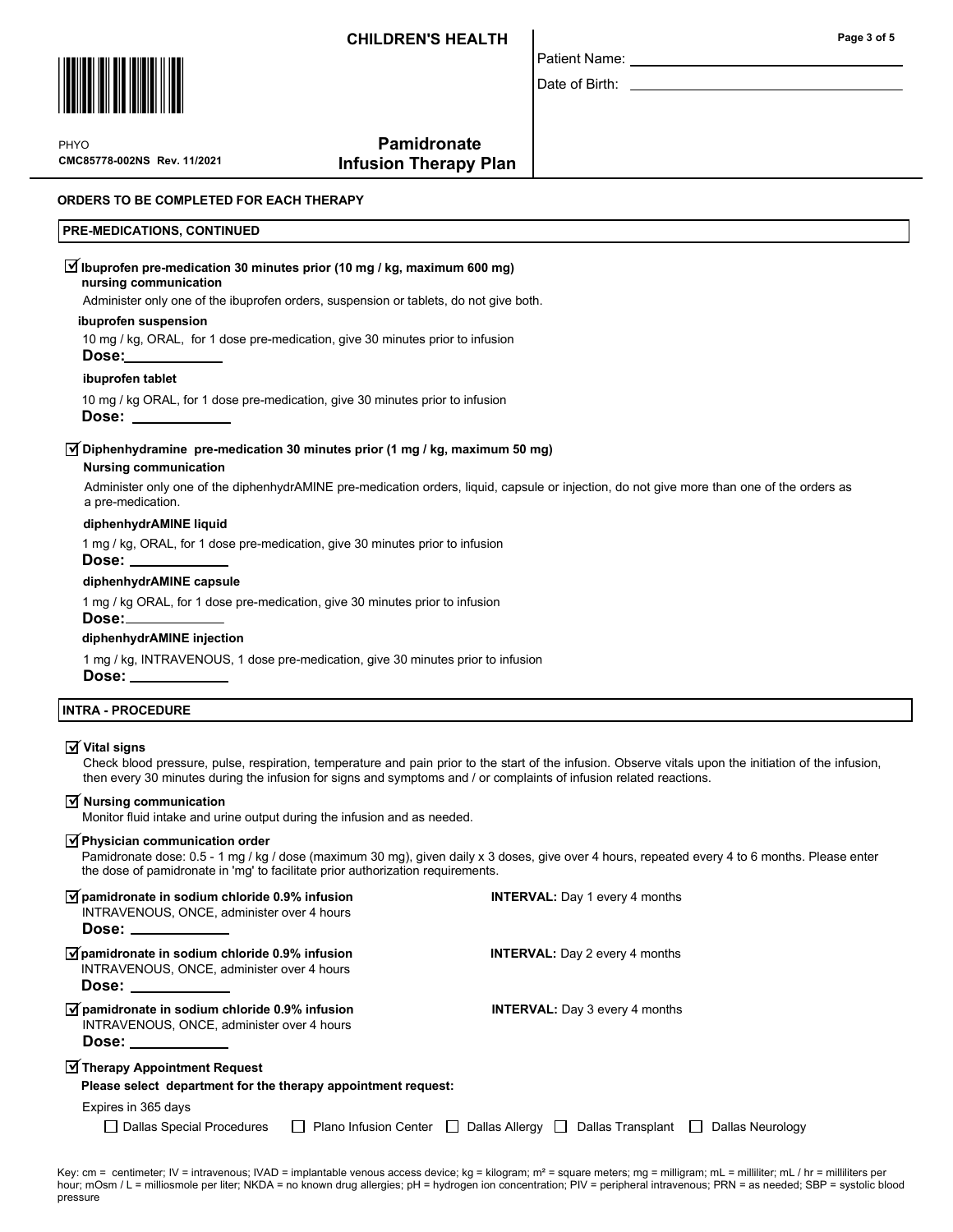

CMC85778-002NS Rev. 11/2021 **PHYO** 

# Pamidronate Infusion Therapy Plan

ORDERS TO BE COMPLETED FOR EACH THERAPY

### EMERGENCY MEDICATIONS

## $\overline{\mathcal{A}}$  Nursing communication

1. Hives or cutaneous reaction only – no other system involvement PATIENT IS HAVING A DRUG REACTION:

- a. Stop the infusion
- **b.** Give diphenhydramine as ordered
- c. Check vitals including blood pressure every 5 minutes until further orders from provider.
- d. Connect patient to monitor (cardiac / apnea, blood pressure and oxygen saturation), if not already on one
- e. Notify provider for further orders
- 2. Hives or cutaneous reaction plus one other system, i.e. abdominal cramping, vomiting, hypotension, altered mental status, respiratory distress, mouth / tongue swelling PATIENT IS HAVING ANAPHYLAXIS:

Patient Name: Date of Birth:

- a. Stop the infusion
- b. Call code do not wait to give epinephrine
- c. Give epinephrine as ordered
- d. Notify provider
- e. Check vitals including blood pressure every 5 minutes until the code team arrives.
- f. Connect patient to monitor (cardiac / apnea, blood pressure and oxygen saturation), if not already on one.
- Give diphenhydramine once as needed for hives g.
- h. May repeat epinephrine every 5 minutes x 2 doses for persistent hypotension and respiratory distress with desaturation until code team arrives.
- May give albuterol as ordered for wheezing with oxygen saturations stable while waiting for code team, continue to monitor i. oxygen saturation.

#### Hypotension is defined as follows:

1 month to 1 year – systolic blood pressure (SBP) less than 70

- 1 year to 11 years systolic blood pressure (SBP) less than 70 + (2 x age in years)
- 11 years to 17 years systolic blood pressure (SPB) less than 90

OR any age – systolic blood pressure (SPB) drop more than 30% from baseline.

Baseline systolic blood pressure x 0.7 = value below defined as hypotension.

# $\overline{\triangleleft}$  EPINEPHrine Injection Orderable For Therapy Plan

### (AMPULE / EPI - PEN JR. / EPI - PEN) 0.01 mg / kg

0.01 mg / kg, INTRAMUSCULAR, EVERY 5 MINUTES PRN, for anaphylaxis and may be repeated for persistent hypotension and respiratory distress with desaturation until the code team arrives, for 3 doses

Use caution with PIV administration. This solution has a pH < 5, or a pH > 9, or an osmolality > 600 mOsm / L.

Dose:

# $\overline{\mathsf{y}}$  Cardio / Respiratory Monitoring

#### Rationale for Monitoring: High risk patient (please specify risk)

- $\Box$  Clinically significant cardiac anomalies or dysrhythmias
- $\square$  Recent acute life-threatening event
- $\square$  Unexplained or acutely abnormal vital signs
- $\Box$  Artificial airway (stent, tracheostomy, oral airway)
- $\Box$  Acute, fluctuating or consistent oxygen requirements

Monitor Parameters (select all that apply):  $\Box$  Heart rate  $\Box$  Oxygen saturation  $\Box$  Respiratory rate

Telemetry Required:  $\Box$  Yes  $\Box$  No

## $\overline{\mathsf{y}}$  diphenhydrAMINE injection

1 mg / kg, INTRAVENOUS, ONCE PRN, for hives or cutaneous reaction, for 1 dose. Maximum dose = 50 mg per dose, 300 mg per day. Dose:

## $\overline{\trianglelefteq}$  Albuterol for aerosol

0.25 mg / kg., INHALATION ONCE PRN, for wheezing, but oxygen saturations stable while waiting for code team, continue to monitor oxygen saturation for 1 dose

Dose: